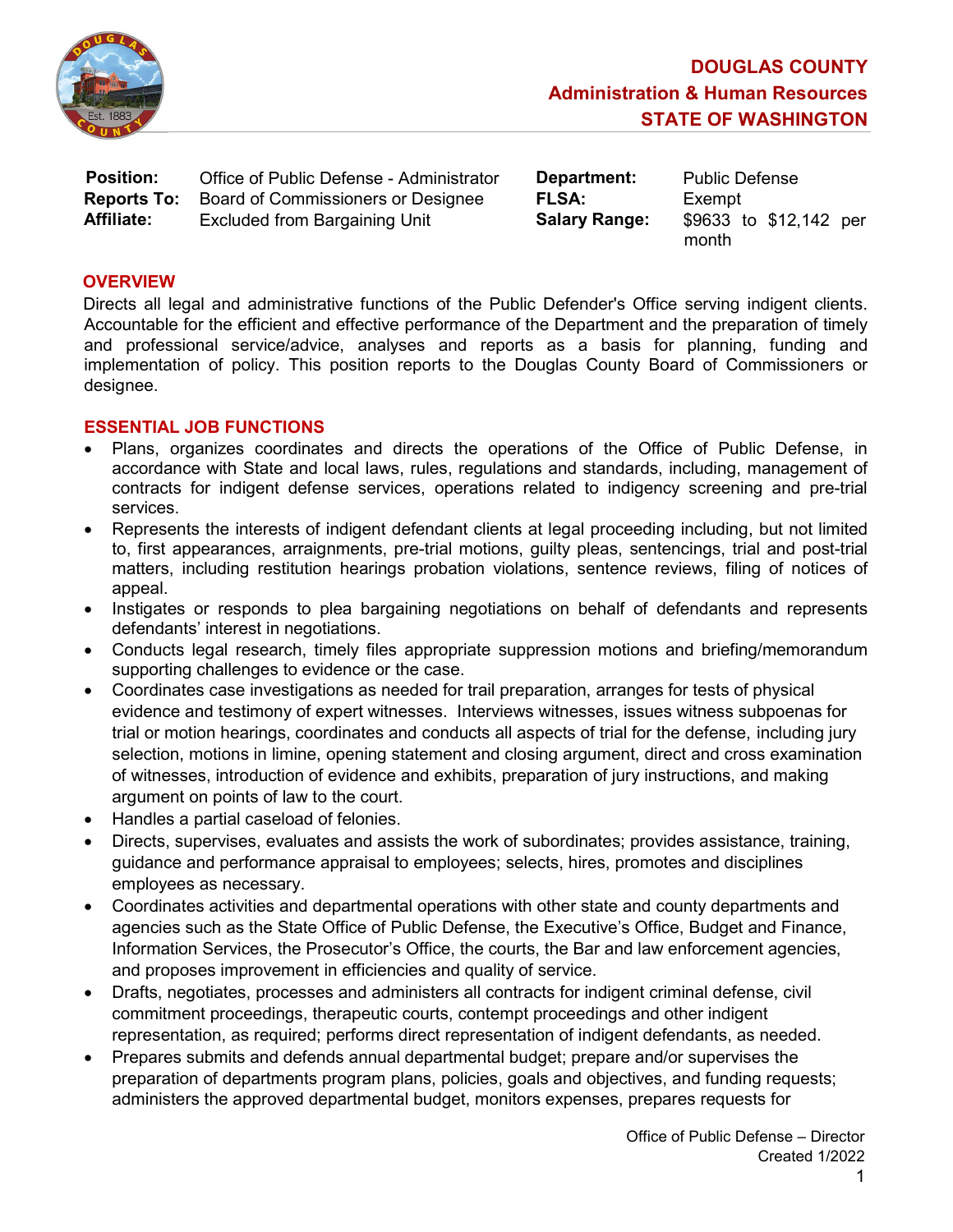

supplemental and emergency appropriations and otherwise is responsible for all fiscal matters of the Office of Public Defense.

- Develops policies, procedures and regulations for the delivery of indigent defense services, including the development and implementation of procedures for contract attorney selection, pursuant to State and Local public defense standards and, ethical obligations.
- Makes application for and manages Office of Public Defense grant funds and expenditures.
- Develop and implement procedures to monitor the delivery of services and compliance with policies and procedures by contract criminal defense counsel, and makes recommendations for more efficient operations.
- Oversees the development of policies and procedures for pre-trial release information to superior courts with the approval of the presiding judges of those courts.
- Upon delegation by the courts, develops policies and procedures for determinations of indigency in conformity with Chapter 10.101 RCW and subject to the approval of the presiding judges.
- Undertakes such other administrative or legal duties as may be assigned by the County Administrator.

# KNOWLEDGE, SKILLS, AND ABILITY REQUIREMENTS

- Knowledge and understanding of state court judicial system, pertinent Federal, State, and local laws, codes, regulations, and policies.
- Inter-relationship among criminal justice agencies in Washington State.
- Practice of felony criminal law in Washington.
- State and County indigent defense standards, ordinances, statutes and court decisions related to criminal prosecution and indigent defense.
- Establish and maintain effective and positive work relationships with groups of individuals both within the County and in the criminal justice system.
- Analyze, plan, coordinate and develop policies and procedures in cooperation with appropriate individuals and agencies.
- Analyze and develop cost effective improvements in criminal justice system.
- Develop short and long range goals, objectives, plans and budget.
- Maintain a professional and courteous demeanor in court and in dealings with courts and attorneys.
- Provide administrative and professional leadership and direction for the indigent defense system.
- Establish and maintain effective working relationships with the courts, attorneys, subordinate employees, incarcerated individuals and the general public.
- Communicate effectively, both orally and in writing.
- Maintain required records and prepare clear, concise written reports.
- Handle legal matters on behalf of indigent clients in a professional, efficient and courteous manner.
- Identify and handle legal conflicts.
- Gather, analyze, evaluate and synthesize a variety of data including financial information.
- Make decisions under pressure.

# SUPERVISORY RESPONSIBILITY

The employee exercises independent judgment and discretion in performing the duties of Director for the Office of Public Defense. Work is reviewed through status reports and meetings with the County